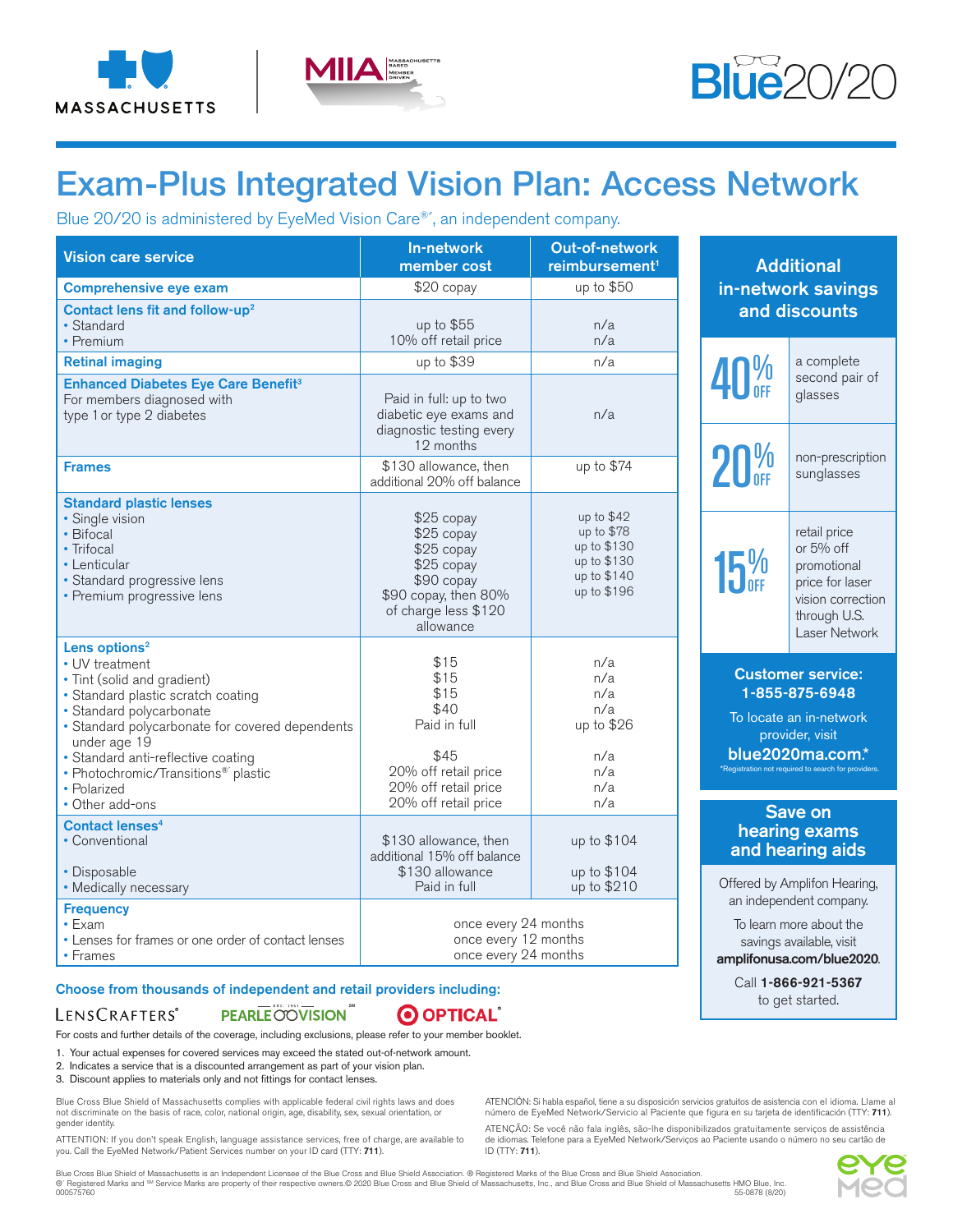



### New Enrollee

(Please complete A, C, D, and E)

#### Change Request

(For changes, complete Sections A, B, and all other applicable sections. Plan changes can only be made at Open Enrollment or due to a qualifying event.)

#### $\lrcorner$  Termination Date:  $\_$

Application / Change Form

Please print clearly. Please use a black or blue pen.

Blue 20/20 Group No.

# MIIA Client

| A. Employee Information                               |                    |                                          |       |                            |                                   |           |
|-------------------------------------------------------|--------------------|------------------------------------------|-------|----------------------------|-----------------------------------|-----------|
| Name of Employer:                                     |                    | Effective Date:                          |       | Dept./Division:            |                                   |           |
| Social Security Number:                               |                    | Date of Birth:                           |       | Sex:<br>Male               | $\Box$ Female                     |           |
| Last Name:                                            |                    | First Name:                              |       | MI:                        | Marital<br>Status: Single Married |           |
| Mailing Address:                                      |                    |                                          | City: |                            | State:                            | Zip Code: |
| Date of Hire:                                         |                    | Home Phone Number:<br>Work Phone Number: |       |                            | Email Address:                    |           |
| <b>B. If Making a Change from Previous Enrollment</b> |                    |                                          |       |                            |                                   |           |
| <b>Check All That Apply:</b>                          |                    | Add Dependent(s):                        |       | <b>Reinstate Coverage:</b> |                                   |           |
| $\Box$ Name Change                                    |                    | <b>Date of Occurrence</b>                |       |                            |                                   |           |
| $\Box$ Employee SSN Correction                        |                    | Marriage                                 |       |                            | Reason:                           |           |
| Add/Remove Dependent                                  |                    |                                          |       |                            |                                   |           |
| Address/Telephone Number Change                       |                    | Newborn (up to age 1) _____________      |       |                            |                                   |           |
| Date of Birth Correction                              | $\Box$ Adoption    |                                          |       |                            | <b>Terminate Coverage:</b>        |           |
| Late Enrollee                                         | $\Box$ Court Order |                                          |       |                            |                                   |           |
| $\Box$ Loss of Coverage<br>Other:                     |                    |                                          |       |                            |                                   |           |
|                                                       |                    | $\Box$ Other                             |       | Reason:                    |                                   |           |
|                                                       |                    |                                          |       |                            |                                   |           |
|                                                       |                    | $\perp$ Remove Dependent(s)____________  |       |                            |                                   |           |
|                                                       |                    |                                          |       |                            |                                   |           |
|                                                       |                    | Reason:                                  |       |                            |                                   |           |
|                                                       |                    |                                          |       |                            |                                   |           |
|                                                       |                    |                                          |       |                            |                                   |           |

Blue Cross Blue Shield of Massachusetts is an Independent Licensee of the Blue Cross and Blue Shield Association.